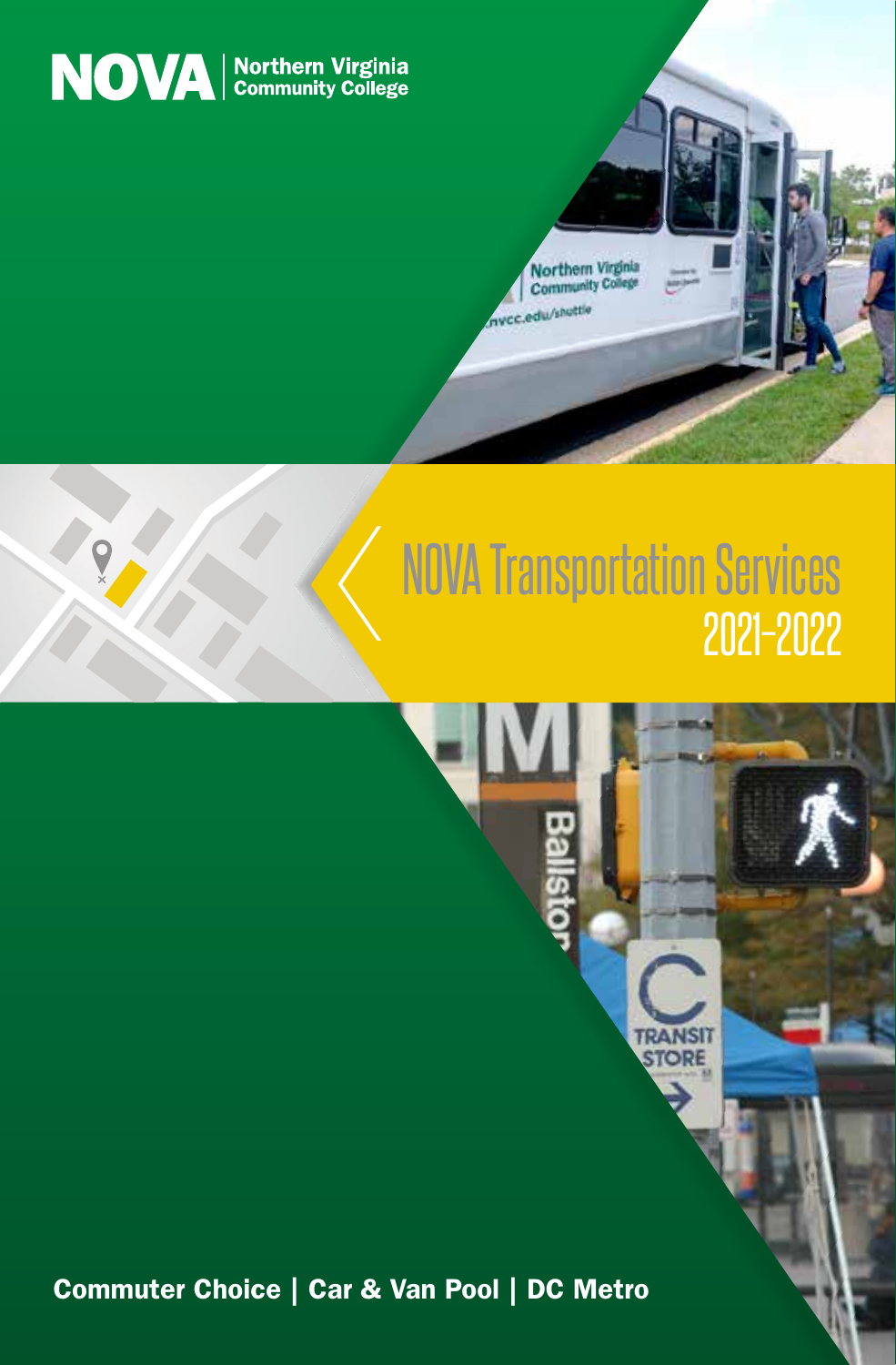2

### Cut costs, avoid parking hassles and Go Green by sharing a ride to campus!

Each of NOVA's six campuses offers premiere parking that may be used by vehicles arriving with a minimum of two occupants.

The following criteria must be met when parking in a car pool or van pool space:

- The vehicle must be registered (see process below) with NOVA Parking and Transportation Services.
- Arrive with a minimum of two occupants in the vehicle (includes driver).
- Vehicles must have a valid permit for the lot where the space is located, unless otherwise posted on signage.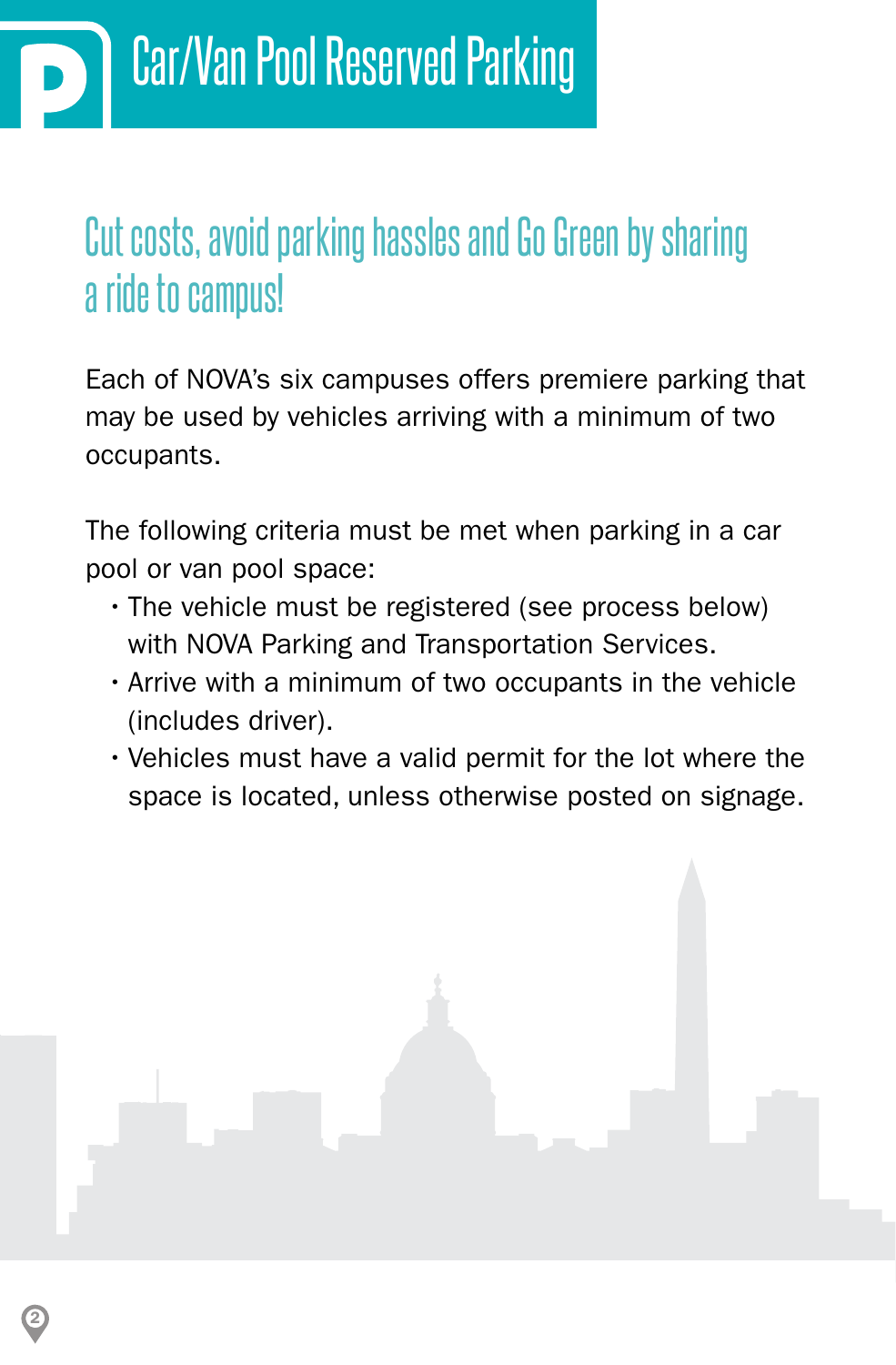

To register a vehicle, send an email to *parking@nvcc.edu* and include the following information:

- •Driver's name and EMPLID
- Plate number(s) of vehicles to be used for car or van pools
	- » Additional vehicles (maximum of three vehicles per permit) may be added to valid permits through your online parking account or by contacting Parking Customer Support at 703–323–3123 or *parking@ nvcc.edu.*
	- **If The vehicle must be assigned to a valid**  permit number or the driver must agree to use the Passport Parking App while parked in the carpool/van pool space.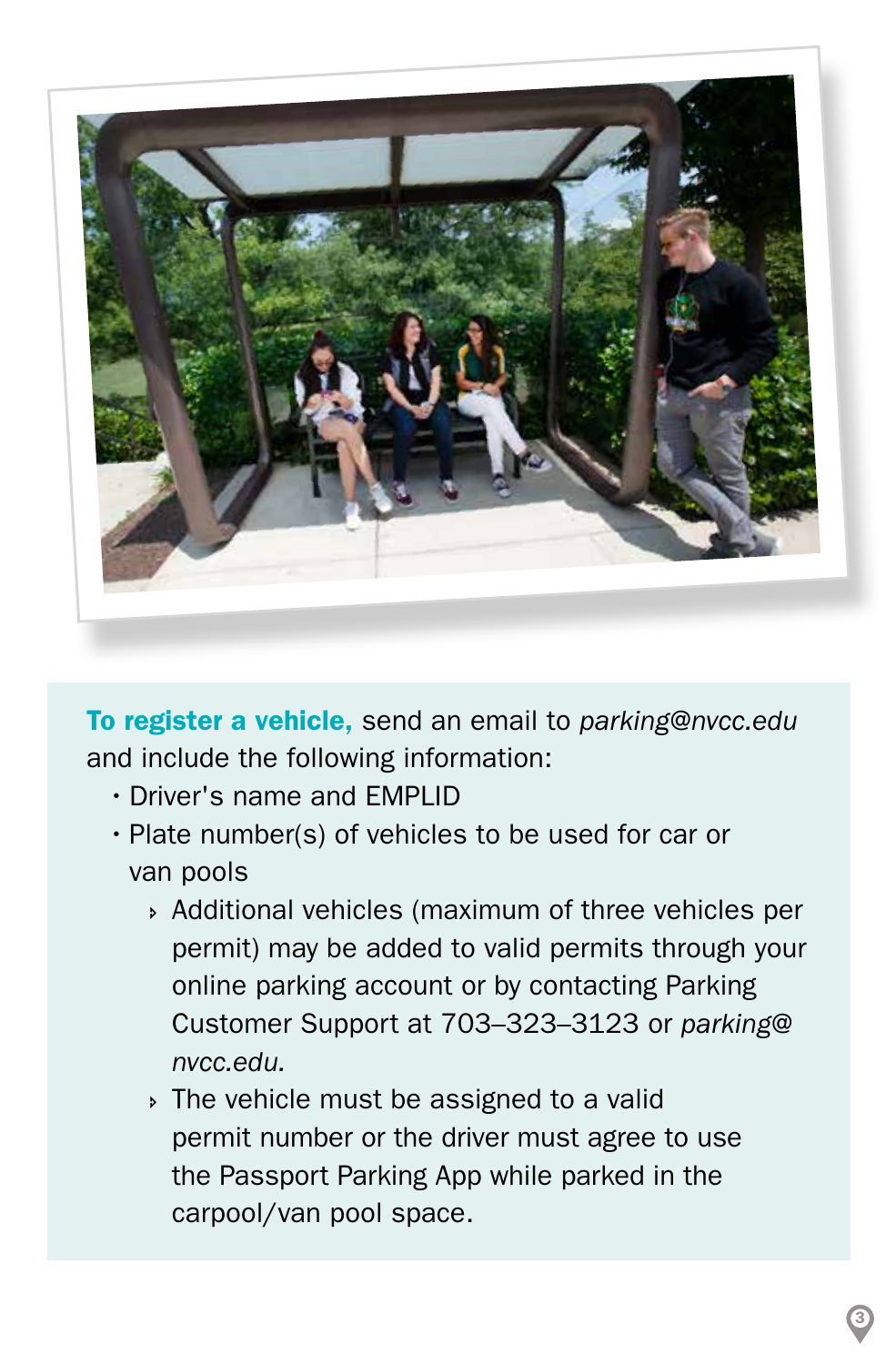

# Commuter Connections

Commuter Connections is a regional network of transportation organizations.

If you live or work in the Metropolitan Washington, D.C. region, Commuter Connections can provide you with information on all your commute options, so you can make a smart choice about how you travel to work.

Commuter Connections can also provide you with the best options to get you home in an unexpected emergency.



For further information, visit *www.commuterconnections.org.*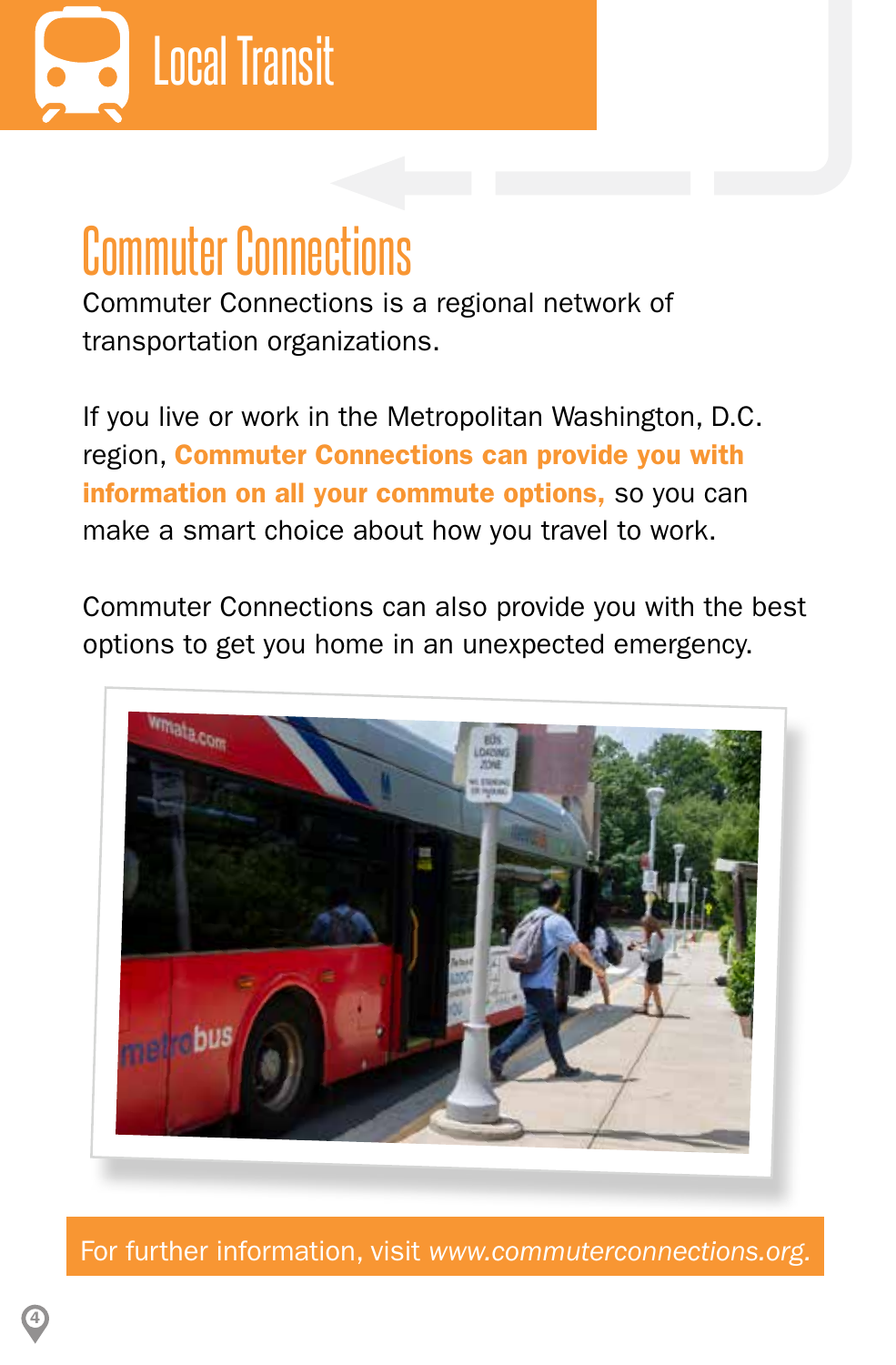

## **Metro**

The Washington Metropolitan Area Transit Authority (Metro) operates a balanced regional transportation system in the national capital area.

As one of their many rider tools, Metro offers a trip planner that will allow you to find the most efficient and feasible transportation to your destination.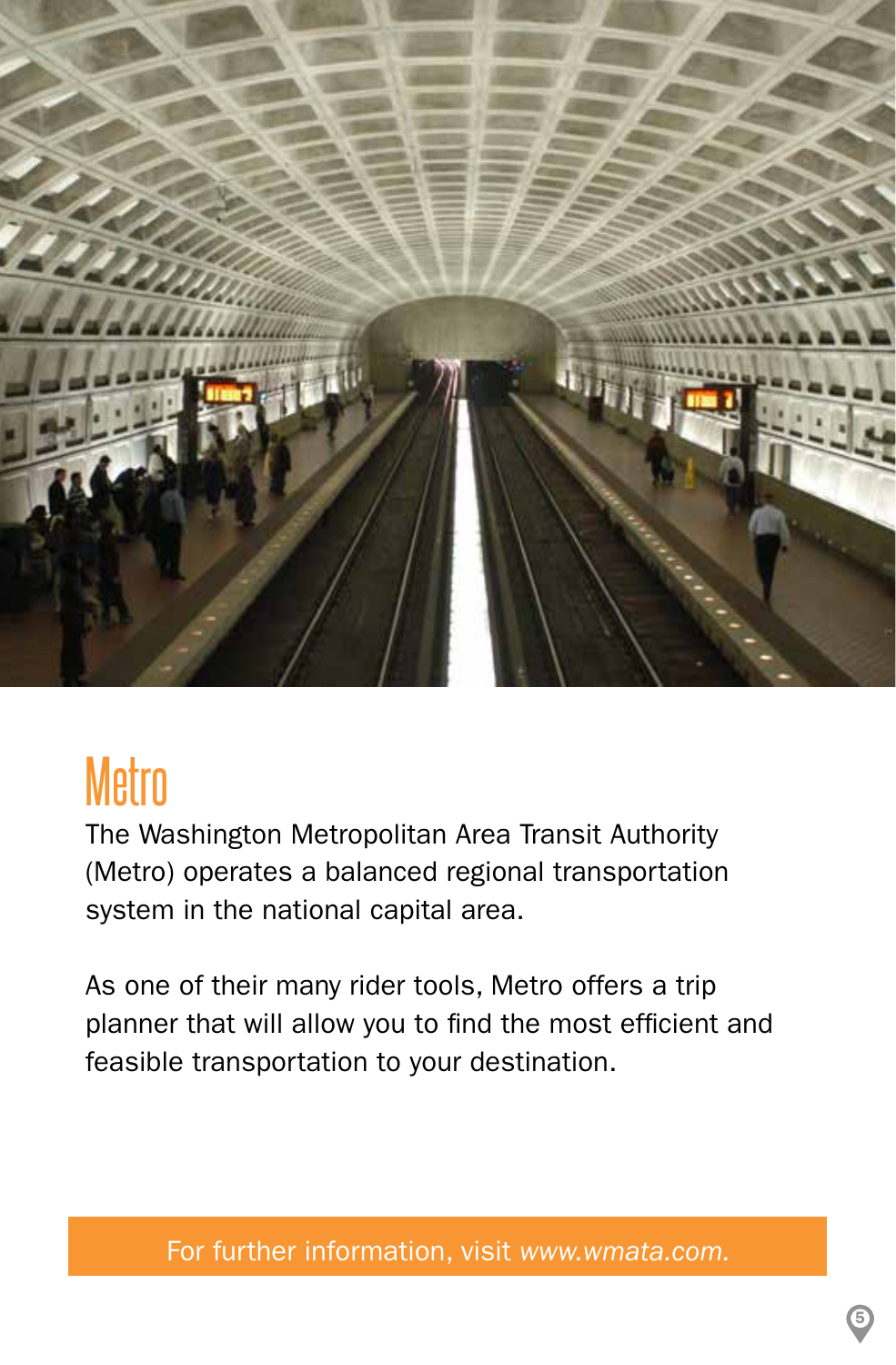

## Additional Services

6

Arlington Transit (ART) – *[www.arlingtontransit.com](http://www.arlingtontransit.com)* City of Fairfax (CUE) – *[www.cuebus.org](http://www.cuebus.org)* City of Alexandria (DASH) – *[www.dashbus.com](http://www.dashbus.com)* Fairfax Connector – *[www.fairfaxcounty.gov/connector](http://www.fairfaxcounty.gov/connector)* Loudoun Commuter Bus – *[www.loudoun.gov/bus](http://www.loudoun.gov/bus)* OmniRide – *[www.prtctransit.org](http://www.prtctransit.org)* Reston-Herndon (RIBS) – *[www.linkinfo.org](http://www.linkinfo.org)* Springfield (TAGS) – *[www.tagsva.org](http://www.tagsva.org)*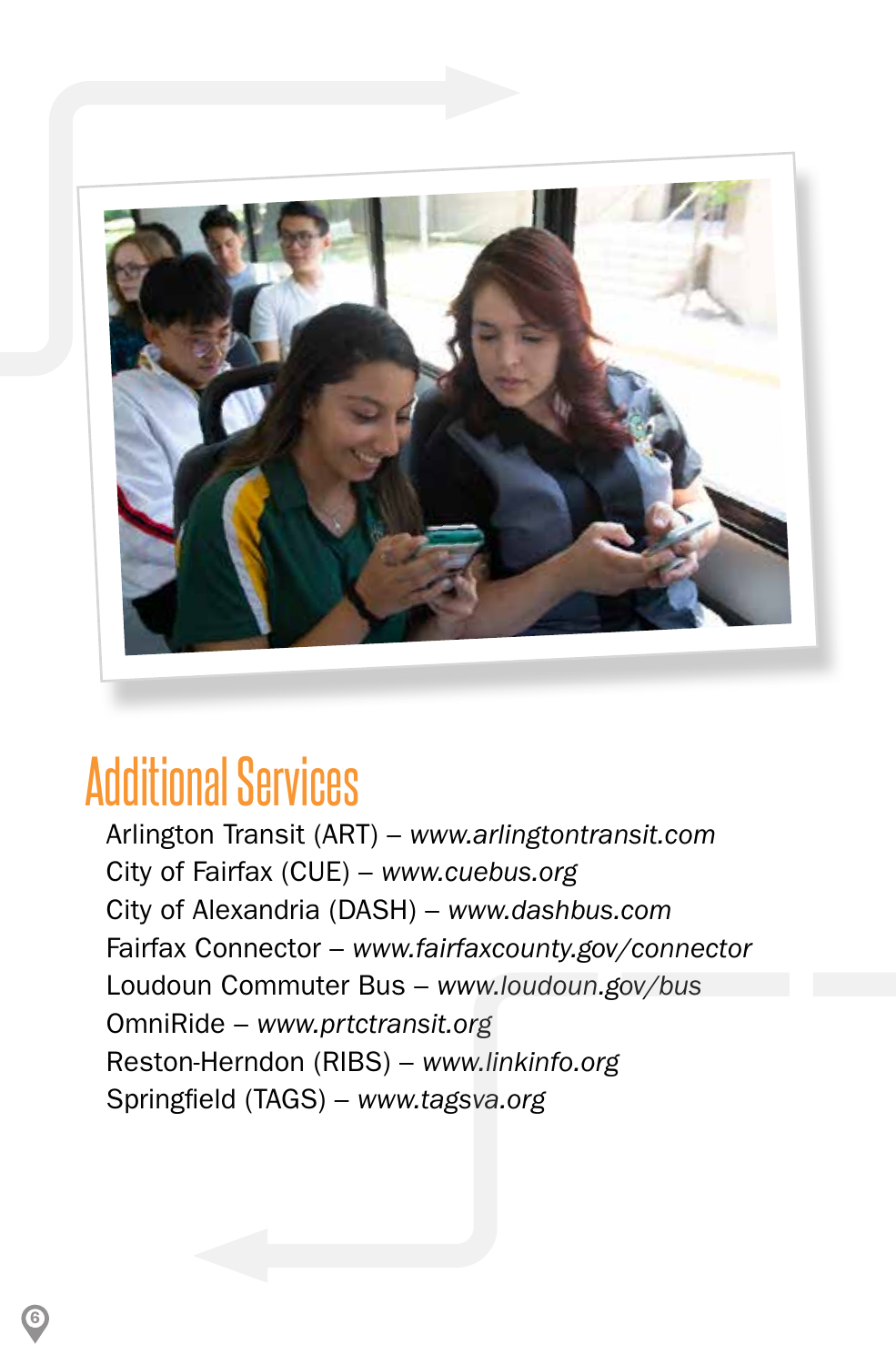## Commuter Choice

### Full-time salaried state employees are eligible to receive taxfree monies for using public transportation to commute to and from work!

This program is applicable in the counties of Arlington, Fairfax, Loudoun, Prince William, Spotsylvania and Stafford and the cities of Alexandria, Fairfax, Falls Church, Fredericksburg, Manassas and Manassas Park.

Employees can enroll in the Commuter Choice program at any time. Initial enrollment forms must be received prior to the 15th of the month for participation the following month.

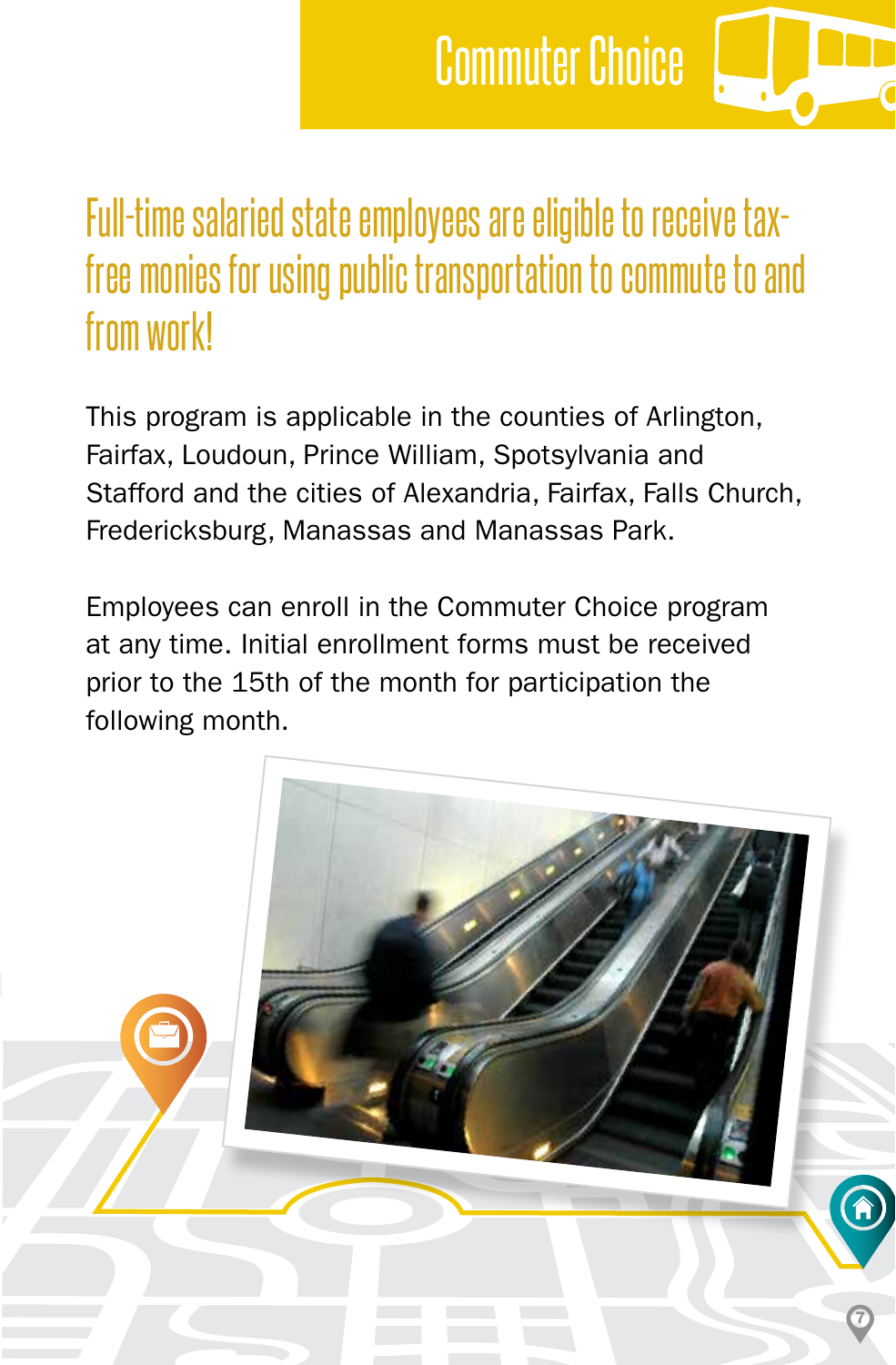The benefit amount must be equal to the actual cost of commuting, up to the maximum of \$280 per month.

Employees cannot have a NOVA parking permit while participating in the Commuter Choice Program. However, in case an employee enrolled in the program must drive to work, employees are allotted four daily passes per month.

Employees can switch from the Commuter Program back to parking, or vice versa, with proper notification. However, changes in enrollment choices will be limited to two events per calendar year.

For further information, please visit *<https://www.nvcc.edu/hr/benefits/transportation.html>* or contact Human Resources at *benefits@nvcc.edu.* 

Metrorail serves 91 stations and Metrobus serves the nation's capital 24 hours a day, seven days a week with more than 1,500 buses.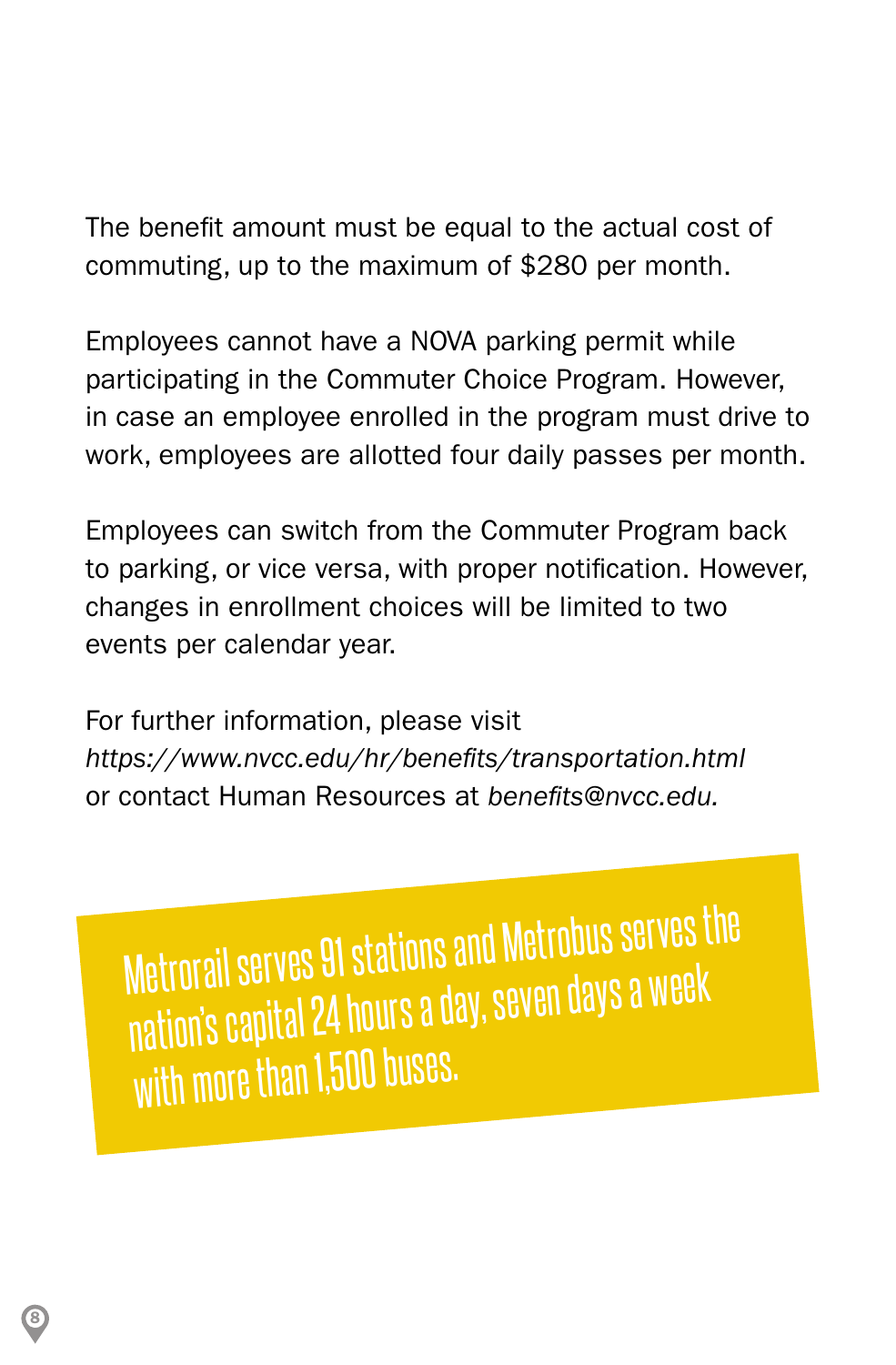### $\sqrt{2}$ NOVA Parking Services

### ALEXANDRIA CAMPUS

5000 Dawes Avenue, Bisdorf 189 Alexandria, VA 22311 Phone: 703–845–6499

ANNANDALE CAMPUS 8333 Little River Turnpike, CA 103 Annandale, VA 22030 Phone: 703–323–4267

LOUDOUN CAMPUS 21200 Campus Drive, LV1 Room 109 Sterling, VA 20164 Phone: 703–450–2523

#### MANASSAS CAMPUS

10950 Campus Drive, Howsmon Hall 312 Manassas, VA 20109 Phone: 703–257–6650

#### MEDICAL EDUCATION CAMPUS

6699 Springfield Center Drive, Room 204 Springfield, VA 22150 Phone: 703–822–6688

9

#### WOODBRIDGE CAMPUS

2645 College Drive, Seefeldt 126 Woodbridge, VA 22191 Phone: 703–878–5815